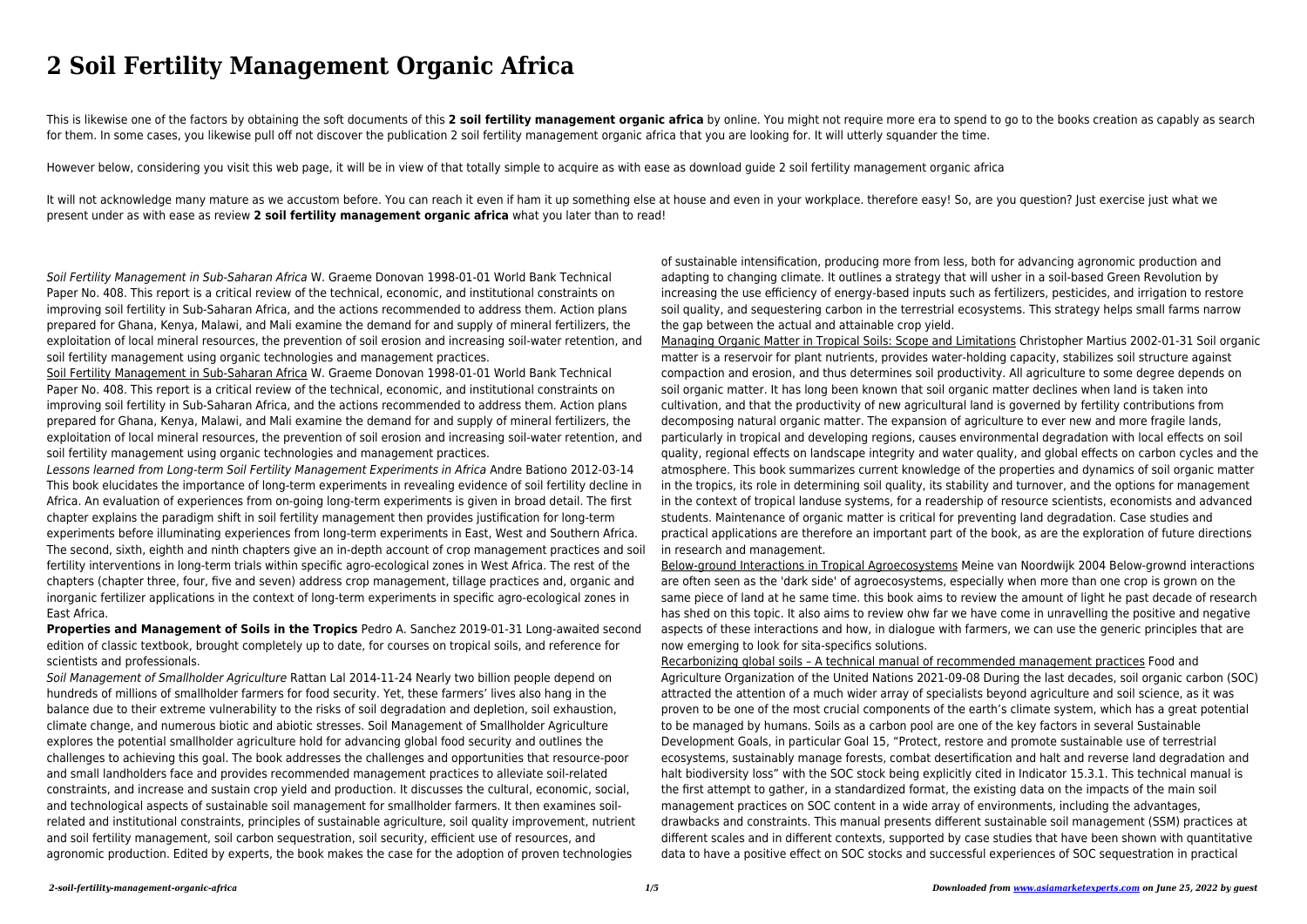field applications. Volume 4 includes 51 case studies dealing with cropland, grassland, integrated systems and farming approaches.

# **Building Soils for Better Crops** Fred Magdoff 2000

**Improving Soil Fertility Recommendations in Africa using the Decision Support System for**

**Agrotechnology Transfer (DSSAT)** Job Kihara 2012-03-12 The book gives a detailed description of the application of DSSAT in simulating crop and soil processes within various Agro-ecological zones in Africa. The book, an output of a series of 3 workshops, provides examples of the application of DSSAT models to simulate nitrogen applications, soil and water conservation practices including effects of zai technology, phosphorus and maize productivity, generation of genetic coefficients, long-term soil fertility management technologies in the drylands, microdosing, optimization of nitrogen x germplasms x water, spatial analysis of water and nutrient use efficiencies and, tradeoff analysis. The minimum dataset requirements for DSSAT is discussed. This book arises from attempts to address the limited use of models in decision support by African agricultural (both soil scientist and agronomists) scientists.

**Food Systems Sustainability and Environmental Policies in Modern Economies** Obayelu, Abiodun Elijah 2018-03-09 Food security is essential to the advancement and development of economies and societies worldwide. The promotion of viable food structures is the most effective method of promoting food security. Food Systems Sustainability and Environmental Policies in Modern Economies is a relevant research publication that explores the importance of viable food structures as well as the critical positive impact these viable structures have on food security, nutrition, and poverty. Featuring coverage on a broad range of topics such as irrigation schemes, agricultural input subsidies, and food cycles, this publication is geared toward professionals, researchers, and students seeking current research on viable food structures and their impact on society.

Soil and Soil Fertility Management Research in Sub-Saharan Africa Henk Mutsaers 2017-03-27 Judicious soil fertility management is crucial for sustainable crop production and food security in sub-Saharan Africa (SSA). This book describes the various concepts and approaches underlying soil and soil fertility management research in SSA over the last fifty years. It provides examples of important innovations generated and assesses the position of research within the research-to-development continuum, including how innovations have been validated with the intended beneficiaries. Using the experience of the International Institute of Tropical Agriculture (IITA) as a case study, the authors analyse how processes, partnerships and other factors have affected research priorities, the delivery of outputs, and their uptake by farming communities in SSA. They evaluate both successes and failures of past investments in soil fertility research and important lessons learnt which provide crucial information for national and international scientists currently engaged in this research area. The book is organised in a number of chapters each covering a chronological period characterised by its primary research content and approaches and by the dominant research paradigms and delivery models.

**Soil Fertility Management for Sustainable Development** Deepak G. Panpatte 2019-03-07 Soil fertility is the backbone of agricultural systems and plays a key role in determining food quantity and quality. In recent decades, soil fertility has decreased due to indiscriminate use of agrochemicals, and nations around the globe are now facing the challenge of increasing food production while sustainably maintaining soil fertility. Written by leading international scientists in the field, this book explores soil fertility management strategies, including agronomic, microbiological and soil-science based strategies. Highlighting the practices that can be incorporated into organic farming and discussing recent advances, it is a valuable resource for researchers wanting to broaden their vision and the scope of their investigations.

### **Integrated Soil Fertility Management** Thea Hilhorst 2000

Global Degradation of Soil and Water Resources 2022-01-29 This book focuses on soil and water conservation at global scale. It is a serious environmental problem that will threaten the socio-economic wellbeing of the majority of global population in future. The book examines the current situation of land degradation in multiple regions of the world and offers alternative approaches to solve the problems through sharing advanced technologies and lessons learned. It provides comprehensive assessment on characteristics, level and effect of degradation in different regions. It's a highly informative reference both for researchers and graduate students.

Training Manual for Organic Agriculture I. Gomez 2017-09-01 The production of this manual is a joint activity between the Climate, Energy and Tenure Division (NRC) and the Technologies and practices for smallholder farmers (TECA) Team from the Research and Extension Division (DDNR) of FAO Headquarters in Rome, Italy. The realization of this manual has been possible thanks to the hard review, compilation and edition work of Nadia Scialabba, Natural Resources officer (NRC) and Ilka Gomez and Lisa Thivant, members of the TECA Team. Special thanks are due to the International Federation of Organic Agriculture Movements (IFOAM), the Research Institute of Organic Agriculture (FiBL) and the International Institute for Rural Reconstruction (IIRR) for their valuable documents and publications on organic farming for smallholder farmers. Economics of Land Degradation and Improvement – A Global Assessment for Sustainable Development Ephraim Nkonya 2015-11-11 This volume deals with land degradation, which is occurring in almost all terrestrial biomes and agro-ecologies, in both low and high income countries and is stretching to about 30% of the total global land area. About three billion people reside in these degraded lands. However, the impact of land degradation is especially severe on livelihoods of the poor who heavily depend on natural resources. The annual global cost of land degradation due to land use and cover change (LUCC) and lower cropland and rangeland productivity is estimated to be about 300 billion USD. Sub-Saharan Africa (SSA) accounts for the largest share (22%) of the total global cost of land degradation. Only about 38% of the cost of land degradation due to LUCC - which accounts for 78% of the US\$300 billion loss – is borne by land users and the remaining share (62%) is borne by consumers of ecosystem services off the farm. The results in this volume indicate that reversing land degradation trends makes both economic sense, and has multiple social and environmental benefits. On average, one US dollar investment into restoration of degraded land returns five US dollars. The findings of the country case studies call for increased investments into the rehabilitation and restoration of degraded lands, including through such institutional and policy measures as strengthening community participation for sustainable land management, enhancing government effectiveness and rule of law, improving access to markets and rural services, and securing land tenure. The assessment in this volume has been conducted at a time when there is an elevated interest in private land investments and when global efforts to achieve sustainable development objectives have intensified. In this regard, the results of this volume can contribute significantly to the ongoing policy debate and efforts to design strategies for achieving sustainable development goals and related efforts to address land degradation and halt biodiversity loss.

**Innovations as Key to the Green Revolution in Africa** Andre Bationo 2011-08-30 Africa can achieve self sufficiency in food production through adoption of innovations in the agriculture sector. Numerous soil fertility and crop production technologies have been generated through research, however, wide adoption has been low. African farmers need better technologies, more sustainable practices, and fertilizers to improve and sustain their crop productivity and to prevent further degradation of agricultural lands. The agricultural sector also needs to be supported by functional institutions and policies that will be able to respond to emerging challenges of globalization and climate change. Integrated Soil Fertility Management in Africa Nteranya Sanginga 2009 Forward. A call for integrated soil fertility management in Africa. Introduction. ISFM and the African farmer. Part I. The principles of ISFM: ISFM as a strategic goal, Fertilizer management within ISFM, Agro-minerals in ISFM, Organic resource management, ISFM, soil biota and soil health. Part II. ISFM practices: ISFM products and fields practices, ISFM practice in drylands, ISFM practice in savannas and woodlands, ISFM practice in the humid forest zone, Conservation Agriculture. Part III. The process of implementing ISFM: soil fertility diagnosis, soil fertility management advice, Dissemination of ISFM technologies, Designing an ISFM adoption project, ISFM at farm and landscape scales. Part IV. The social dimensions of ISFM: The role of ISFM in gender empowerment, ISFM and household nutrition, Capacity building in ISFM, ISFM in the policy arena, Marketing support for ISFM, Advancing ISFM in Africa. Appendices: Mineral nutrient contents of some common organic resources. **Fertilizer Use in African Agriculture** Michael L. Morris 2007 Accompanying CD-ROM contains ... "Lessons learned and good practice guidelines : Africa fertilizer policy toolkit."--CD-ROM label. Integrated Plant Nutrition Systems Food and Agriculture Organization of the United Nations 1995 This publication is structured on the main themes of the consultation: the importance of plant nutrition for meeting agricultural product requirements; soil organic matter, biomass, soil microflora and management of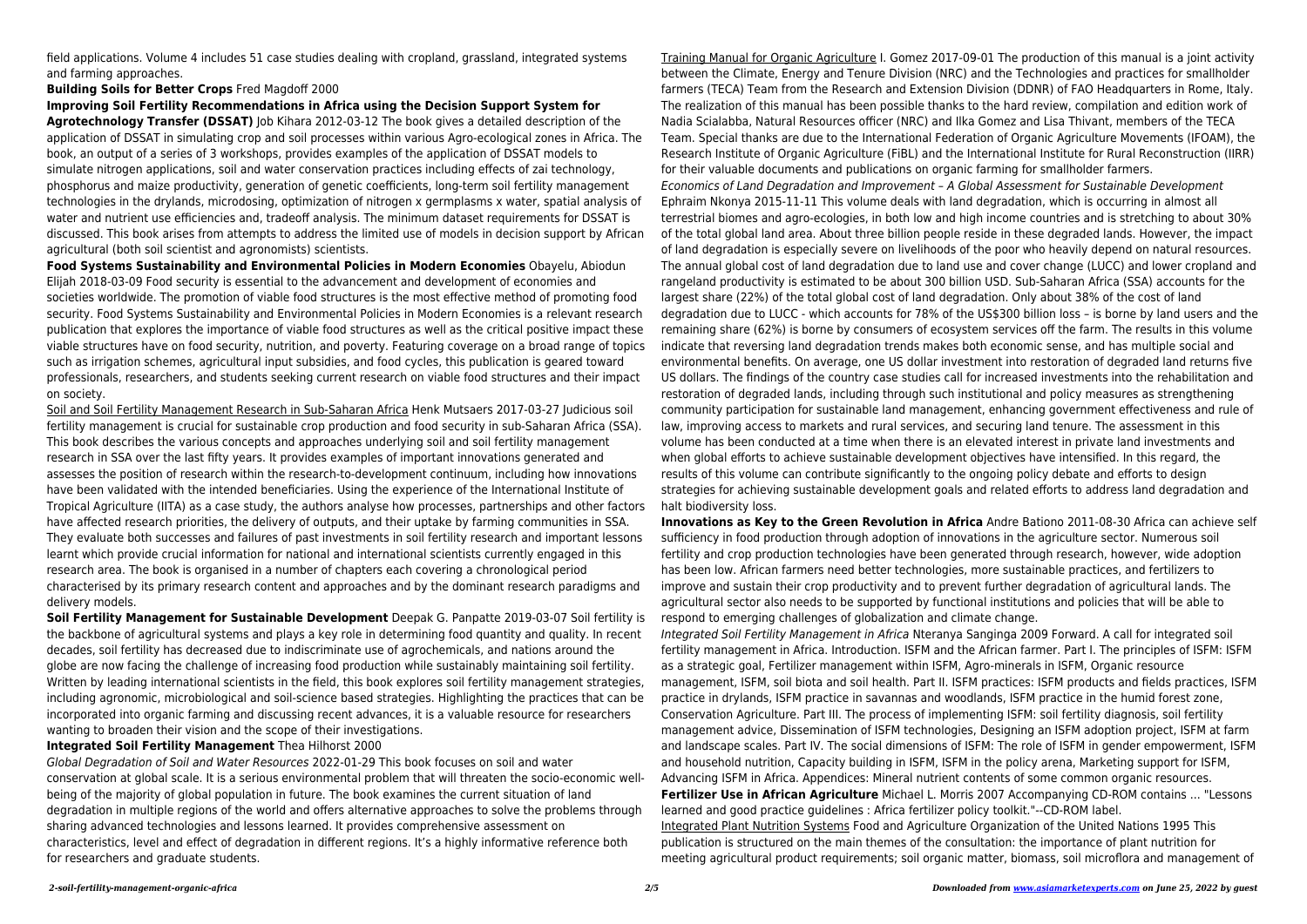integrated plant nutrition systems; renewable supply of plant nutrients from natural sources and plant nutrient transfer to crops; the place and role of local and external sources of plant nutrients in cropping systems and their evaluation; plant nutrient management in farming systems and in watersheds and territories; and priorities for FAO's Integrated Plant Nutrion Systems (IPNS) programme Integrated soil fertility management in the tropics: TSBF-CIAT's achievements and reflections, 2002-2005 2006

Soil Fertility Improvement and Integrated Nutrient Management Joann Whalen 2012-02-24 Soil Fertility Improvement and Integrated Nutrient Management: A Global Perspective presents 15 invited chapters written by leading soil fertility experts. The book is organized around three themes. The first theme is Soil Mapping and Soil Fertility Testing, describing spatial heterogeneity in soil nutrients within natural and managed ecosystems, as well as up-to-date soil testing methods and information on how soil fertility indicators respond to agricultural practices. The second theme, Organic and Inorganic Amendments for Soil Fertility Improvement, describes fertilizing materials that provide important amounts of essential nutrients for plants.The third theme, Integrated Nutrient Management Planning: Case Studies From Central Europe, South America, and Africa, highlights the principles of integrated nutrient management. Additionally, it gives case studies explaining how this approach has been implemented successfully across large geographic regions, and at local scales, to improve the productivity of staple crops and forages.

Just Enough Nitrogen Mark A. Sutton 2020-11-09 This volume provides a unique collection of contributions addressing both the 'too much' and 'too little' sides of the nitrogen story. Building on analyses started at the 6th International Nitrogen Conference, Kampala, the book explores the idea of 'just enough nitrogen': sufficient for sustainable food production, but not so much as to lead to unsustainable pollution and climate problems. The range of nitrogen threats examined, solutions evaluated and science-policy analyses presented here has provided the foundation to agree the 'Kampala Statement-for-Action on Nitrogen in Africa and Globally,' as reported in this volume. Humanity today faces unprecedented challenges: How to feed a growing population? How to reduce air pollution, water pollution and climate change? How to handle regional differences in an era of increasing globalization? These questions are at the heart of this edited volume which examines the multi-dimensional nature of the global nitrogen challenge. While humans have massively altered the nitrogen cycle, the consequences have become polarized. Some regions have too much nitrogen, associated with pollution and wasteful use of a valuable resource, while other regions have too little nitrogen, leading to constraints on food production and depletion of soil nutrient stocks. The volume provides a unique collection of contributions addressing both the 'too much' and 'too little' sides of the nitrogen story. Building on analyses started at the 6th International Nitrogen Conference, Kampala, the book explores the idea of 'just enough nitrogen': sufficient for sustainable food production, but not so much as to lead to unsustainable pollution and climate problems. The range of nitrogen threats examined, solutions evaluated and sciencepolicy analyses presented here has provided the foundation to agree the 'Kampala Statement-for-Action on Nitrogen in Africa and Globally,' as reported in this volume. Together, the contributions in this book are now informing actions by the International Nitrogen Initiative (INI) in working with the United Nations Environment Programme and others to establish the International Nitrogen Management System (INMS). A key outcome has been to catalyse development of the first Resolution on Sustainable Nitrogen Management, as adopted by the fourth UN Environment Assembly (UNEA/EA.4/Res.14). The work is written for researchers and policy makers and all those interested in seeing how sustainable nitrogen management can contribute to meeting many of the UN Sustainable Development Goals.

Grain Legumes and Green Manures for Soil Fertility in Southern Africa Stephen R. Waddington 2003 Soil Organic Matter and Feeding the Future Rattan Lal 2021-12-09 Soil organic matter (SOM) is the primary determinant of soil functionality. Soil organic carbon (SOC) accounts for 50% of the SOM content, accompanied by nitrogen, phosphorus, and a range of macro and micro elements. As a dynamic component, SOM is a source of numerous ecosystem services critical to human well-being and nature conservancy. Important among these goods and services generated by SOM include moderation of climate as a source or sink of atmospheric CO2 and other greenhouse gases, storage and purification of water, a source of energy and habitat for biota (macro, meso, and micro-organisms), a medium for plant growth, cycling of elements (N, P, S, etc.), and generation of net primary productivity (NPP). The quality and quantity of NPP has direct

impacts on the food and nutritional security of the growing and increasingly affluent human population. Soils of agroecosystems are depleted of their SOC reserves in comparison with those of natural ecosystems. The magnitude of depletion depends on land use and the type and severity of degradation. Soils prone to accelerated erosion can be strongly depleted of their SOC reserves, especially those in the surface layer. Therefore, conservation through restorative land use and adoption of recommended management practices to create a positive soil-ecosystem carbon budget can increase carbon stock and soil health. This volume of Advances in Soil Sciences aims to accomplish the following: Present impacts of land use and soil management on SOC dynamics Discuss effects of SOC levels on agronomic productivity and use efficiency of inputs Detail potential of soil management on the rate and cumulative amount of carbon sequestration in relation to land use and soil/crop management Deliberate the cause-effect relationship between SOC content and provisioning of some ecosystem services Relate soil organic carbon stock to soil properties and processes Establish the relationship between soil organic carbon stock with land and climate Identify controls of making soil organic carbon stock as a source or sink of CO2 Connect soil organic carbon and carbon sequestration for climate mitigation and adaptation Advances in Agronomy Donald L. Sparks 2018-05-12 Advances in Agronomy, Volume 150, continues to be recognized as a leading reference and first-rate source for the latest research in agronomy. Each volume contains an eclectic group of reviews by leading scientists throughout the world. As always, the subjects covered are rich, varied, and exemplary of the abundant subject matter addressed by this long-running serial. Includes numerous, timely, state-of-the-art reviews on the latest advancements in agronomy Features distinguished, well recognized authors from around the world Builds upon this venerable and iconic review series Covers the extensive variety and breadth of subject matter in the crop and soil sciences Organic Waste Composting through Nexus Thinking Hiroshan Hettiarachchi 2020-11-23 Organic waste composting is another excellent example to demonstrate the power and the benefits of nexus thinking. Even though organic waste composting itself is not a new topic, those who want to start a new project or align an ongoing project with nexus thinking, find it difficult to gather the necessary information. With nine case studies from four continents, this book aims to fill above gap in literature. While current literature on composting is often found to be limited to either soil/agriculture sector or waste management sector, this book presents a combined point of view. This open access book starts with an introductory chapter that describes the need to bring the waste management aspects and soil nutrient management aspects of compost production into one integrated theme. The relevance of nexus thinking and the Sustainable Development Goals (SDGs) are also presented in this introduction. The first three chapters after the introduction covers composting from the solid waste management and its policy aspects, taking examples from three developing countries. The next three examples are mostly about the benefits composting can provide to the soil and agriculture. These examples are also from three developing countries, but with a mixture of urban as well as rural settings. Last three chapters present more insight into the latest developments taking examples from Europe, as well as new methods adapted from the traditional styles from Africa.

Sustainable Soil Fertility Management Hanuman Singh Jatav 2021 "Sustainable Soil Fertility Management mainly focuses on issues related to soil management at the field level, which is a prime concern for crop production that may be improved by adopting several sustainable management practices. Soil fertility is the capability of soil to sustain plant growth and optimize crop yield. This can be enhanced through the use of organic and inorganic fertilizers. Several techniques are suggested that enhance soil fertility and crop production while minimizing environmental impact. Soil fertility can be further improved by incorporating cover crops that add organic matter to the soil, which leads to improved soil structure and promotes a healthy, fertile soil; by using green manure or growing legumes to fix nitrogen from the air through the process of biological nitrogen fixation; and by microbes. Fertile soil contains all the major nutrients necessary to sustain basic plant nutrition (e.g., nitrogen, phosphorus, and potassium), as well as other nutrients needed in smaller quantities (e.g., calcium, magnesium, sulfur, iron, zinc, copper, manganese, boron, molybdenum, nickel). The book focuses on global strategies with a possible solution for managing the fertility of soil. The book covers soil science, soil fertility, crop production, soil sustainability, and soil management with a modern scientific approach that is helpful for researchers, the scientific community, academicians, business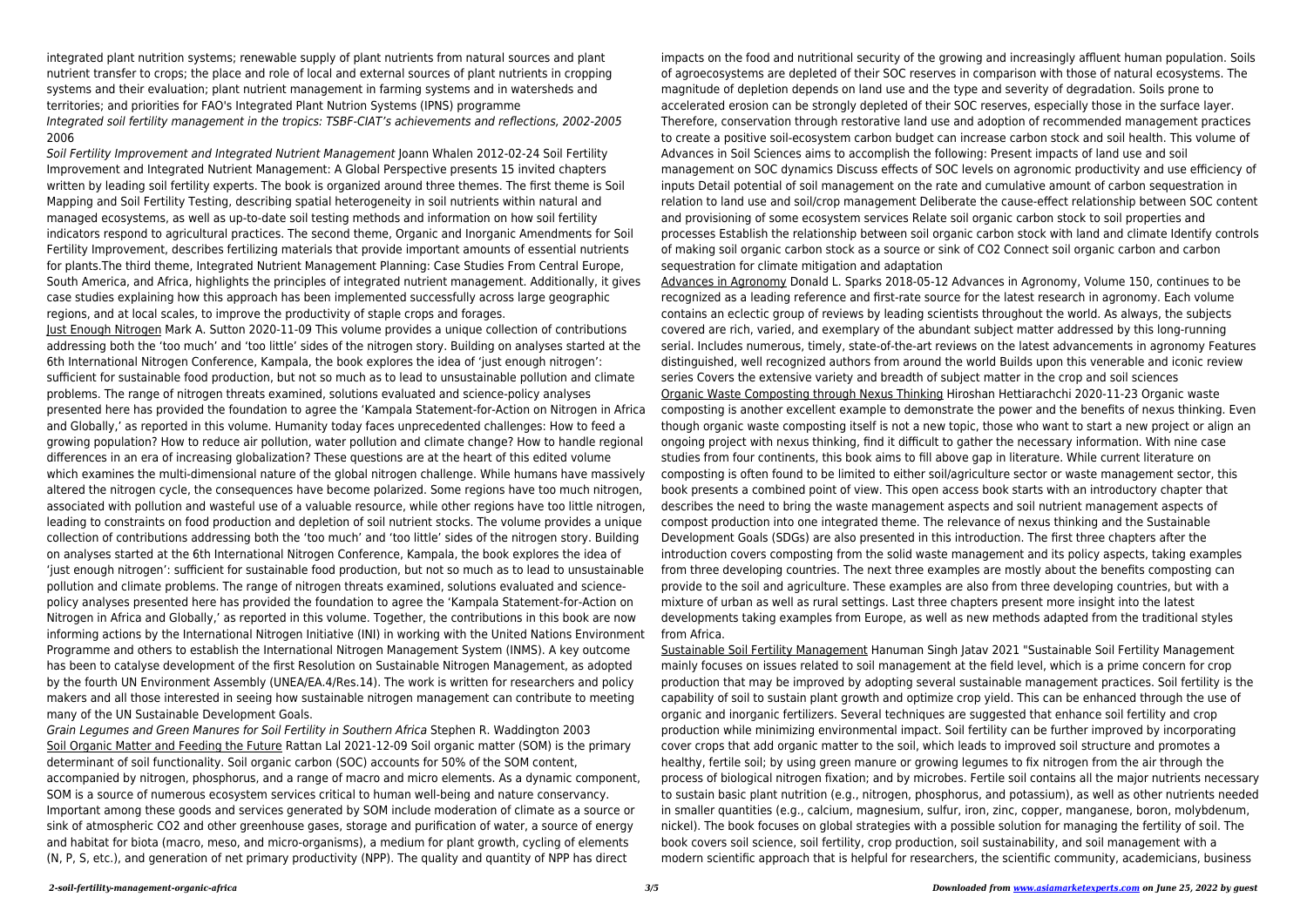# farmers and policymakers"--

Soil fertility research for maize-based farming systems in Malawi and Zimbabwe Stephen R. Waddington 1998

**Biological Approaches to Sustainable Soil Systems** Norman Uphoff 2006-03-03 Global agriculture is now at the crossroads. The Green Revolution of the last century is losing momentum. Rates of growth in food production are now declining, with land and water resources becoming scarcer, while world population continues to grow. We need to continue to identify and share the knowledge that will support successful and sustainable agriculture systems. These depend crucially on soil. Gaining international attention, Dr. Uphoff's efforts to promote and develop sustainable agriculture was recently featured in the N.Y. Times Led by Norman Uphoff, internationally renowned for his proactive approach to world hunger, this volume brings together 102 experts representing 28 nations and multiple disciplines to report on achievements in sustainable soil-system management. While accepting some continuing role for chemical and other external inputs, this book presents ways in which crops can be produced cost effectively in greater abundance with lessened dependence on the exogenous resources that have driven the expansion of agriculture in the past. Including the work of both researchers and practitioners, this important volume  $-$  · Explores soil systems in a variety of climate conditions · Discusses the importance of symbiotic relationships between plants and soil organisms, looking at crops as integral and interdependent participants in ecosystems · Seeks to reduce the distance between scientific research and technical practice · Examines related considerations such as pest and disease control, climate change, fertility restoration, and uses of monitoring and modeling With 50 selfcontained chapters, this work provides researchers, practitioners, and policy makers with a comprehensive understanding of the science and steps needed to utilize soil systems for the long-term benefit of humankind. For information on the SRI, System of Rice Intensification being developed by Uphoff and others, go to http://ciifad.cornell.edu/sri/

**Managing Nutrient Cycles to Sustain Soil Fertility in Sub-Saharan Africa** André Bationo 2004 Advances in Integrated Soil Fertility Management in sub-Saharan Africa: Challenges and Opportunities Andre Bationo 2007-10-16 Food insecurity is a fundamental challenge to human welfare and economic growth in Africa. Low agricultural production leads to low incomes, poor nutrition, vulnerability to risk and threat and lack of empowerment. This book offers a comprehensive synthesis of agricultural research and development experiences from sub-Saharan Africa. The text highlights practical lessons from the sub-Saharan Africa region.

Zero Hunger Walter Leal Filho 2020-05-03 The problems related to the process of industrialisation such as biodiversity depletion, climate change and a worsening of health and living conditions, especially but not only in developing countries, intensify. Therefore, there is an increasing need to search for integrated solutions to make development more sustainable. The United Nations has acknowledged the problem and approved the "2030 Agenda for Sustainable Development". On 1st January 2016, the 17 Sustainable Development Goals (SDGs) of the Agenda officially came into force. These goals cover the three dimensions of sustainable development: economic growth, social inclusion and environmental protection. The Encyclopedia of the UN Sustainable Development Goals comprehensively addresses the SDGs in an integrated way. It encompasses 17 volumes, each devoted to one of the 17 SDGs. This volume addresses SDG 2, namely "End hunger, achieve food security and improved nutrition and promote sustainable agriculture" and contains the description of a range of related terms, to allow for a better understanding and foster knowledge. Our planet produces enough food to feed everyone. Malnutrition and hunger are the result of inappropriate food production processes, bad governance and injustice. SDG 2 seeks to guarantee quality and nutritious food to ensure healthy life by adopting a holistic approach that involves various actions targeting different actors, technologies, policies and programs. These initiatives have to face challenges coming from extensive environmental degradation, loss of biodiversity and the interrelated effects of climate change. Concretely, the defined targets are: End hunger and ensure access by all people, in particular the poor and people in vulnerable situations, including infants, to safe, nutritious and sufficient food all year round End all forms of malnutrition, including achieving the internationally agreed targets on stunting and wasting in children under 5 years of age, and address the nutritional needs of adolescent girls, pregnant and lactating women and older persons Double the agricultural productivity and incomes of small-scale food

producers, in particular women, indigenous peoples, family farmers, pastoralists and fishers, including through secure and equal access to land, other productive resources and inputs, knowledge, financial services, markets and opportunities for value addition and non-farm employment Ensure sustainable food production systems and implement resilient agricultural practices that increase productivity and production, that help maintain ecosystems, that strengthen capacity for adaptation to climate change, extreme weather, drought, flooding and other disasters and that progressively improve land and soil quality Maintain the genetic diversity of seeds, cultivated plants and farmed and domesticated animals and their related wild species, including through soundly managed and diversified seed and plant banks at the national, regional and international levels, and promote access to and fair and equitable sharing of benefits arising from the utilization of genetic resources and associated traditional knowledge, as internationally agreed Increase investment, including through enhanced international cooperation, in rural infrastructure, agricultural research and extension services, technology development and plant and livestock gene banks in order to enhance agricultural productive capacity in developing countries, in particular least developed countries Correct and prevent trade restrictions and distortions in world agricultural markets, including through the parallel elimination of all forms of agricultural export subsidies and all export measures with equivalent effect, in accordance with the mandate of the Doha Development Round Adopt measures to ensure the proper functioning of food commodity markets and their derivatives and facilitate timely access to market information, including on food reserves, in order to help limit extreme food price volatility Editorial Board Datu Buyung Agusdinata, Mohammad Sadegh Allahyari, Usama Awan, Nerise Johnson, Paschal Arsein Mugabe, Vincent Onguso Oeba, Tony Wall/div

**Sustainable Soil Management** Deirdre Rooney 2013-03-22 Changing land-use practices and the role of soil biological diversity has been a major focus of soil science research over the past couple of decades—a trend that is likely to continue. The information presented in this book points to a holistic approach to soil management. The first part looks at the land use effects on soil carbon storage, and considers a range of factors including carbon sequestration in soils. The second part of the book presents research investigating the interactions between soil properties, plant species, and the soil biota. Soil Organic Carbon Food and Agriculture Organization of the United Nations 2018-07-18 The publication was launched at the Global Symposium on Soil Organic Carbon (GSOC) held at FAO headquarters (Rome, 21-23 March 2017). It provides an overview to decision-makers and practitioners of the main scientific facts and information regarding the current knowledge and knowledge gaps on Soil Organic Carbon. It highlights how better information and good practices may be implemented to support ending hunger, adapting to and mitigating climate change and achieving overall sustainable development. **Sustainable Agriculture Reviews** Eric Lichtfouse 2013-02-12 Sustainable agriculture is a rapidly growing field aiming at producing food and energy in a sustainable way for humans and their children. Sustainable agriculture is a discipline that addresses current issues such as climate change, increasing food and fuel prices, poor-nation starvation, rich-nation obesity, water pollution, soil erosion, fertility loss, pest control, and biodiversity depletion. Novel solutions are proposed based on integrated knowledge from sciences as diverse as agronomy, soil science, molecular biology, chemistry, toxicology, ecology, economy, philosophy and social sciences. Because actual society issues are now intertwined, global, and fast-developing, sustainable agriculture will bring solutions to build a safer world. This book series gathers review articles that analyze current agricultural issues and knowledge, then propose alternative solutions. It will therefore help all scientists, decision-makers, professors, farmers and politicians who wish to build a safe agriculture, energy and food system for future generations.

The Soil and Health Albert Howard 2020-03-22 This is a newly edited revision of Albert Howard's important text on organic farming and gardening, and the central role of humus in maintaining soil health and fertility. No single generation has the right to exhaust the soil from which humanity must draw its sustenance. Modern agricultural practices, with their emphasis on chemicals, poisons, and toxins, lead to the impoverishment and death of the soil. THE SOIL AND HEALTH is a detailed analysis of the vital role of humus and compost in soil health — and the importance of soil health to the health of crops and the humans who eat them. The author is keenly aware of the dead end which awaits humanity if we insist on growing our food using artificial fertilisers and poisons. Albert Howard (1873-1947) was one of the leaders of the British